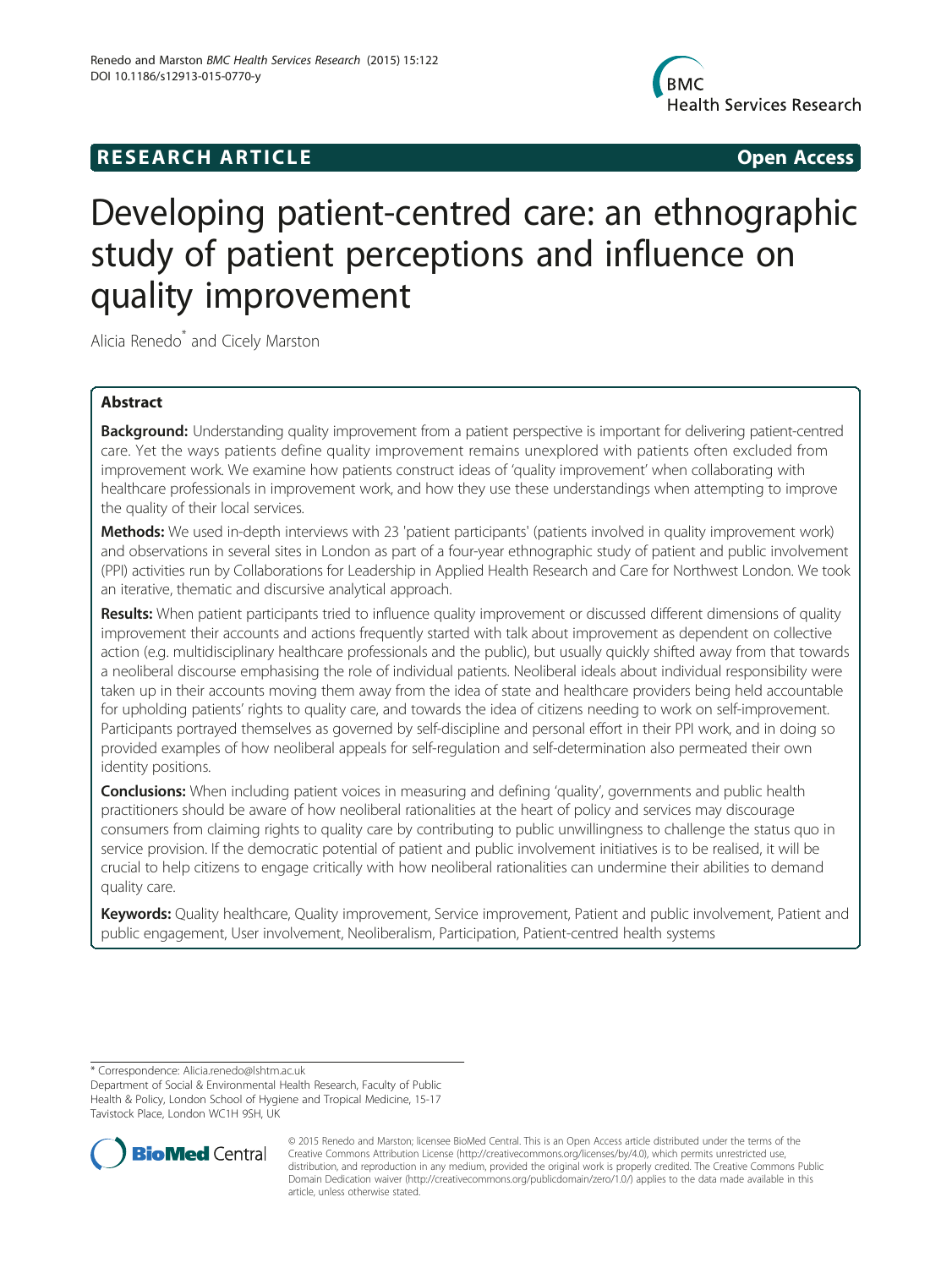## Background

Healthcare organisations increasingly seek to improve quality by focusing care on patient needs and preferences, with 'patient-centeredness' recognised as a domain of quality in its own right [\[1-3\]](#page-9-0). There is also a growing emphasis on the need to include patient voices in measures of healthcare quality [\[4\]](#page-9-0). Yet patients are often excluded from participating in planning and delivering healthcare quality improvements [\[5\]](#page-9-0). We examine the case of patient involvement in healthcare quality improvement interventions (i.e. initiatives that use systematic approaches to make changes in service provision to improve patient outcomes and experience [[6](#page-9-0)]). We focus on how patients construct ideas of 'quality improvement' when collaborating with healthcare professionals in improvement work, and how they use these understandings when attempting to improve the quality of their local services. Patient participants involved in quality improvement activities are key social actors positioned at the interface between the public and healthcare professionals, and as such offer an excellent entry point for starting to understand quality improvement from a public rather than solely from a professional perspective. Patient participant perceptions of 'quality improvement' can then help illuminate wider ideas about 'quality' itself.

Measuring quality of healthcare is a key policy and academic concern [[7\]](#page-9-0), yet even while 'continuous quality improvement' is widely considered an "ideal" characteristic of healthcare systems ([\[8](#page-9-0)]: 53), 'quality' is rarely defined at all in the healthcare literature [[9,10](#page-9-0)], and definitions of 'quality improvement' are inconsistent [\[10](#page-9-0)-[13](#page-9-0)].

There is no consensus around what if any of the existing definitions of quality should be used [\[9,14\]](#page-9-0), but the concept is generally defined from the perspective of health professionals [[15](#page-9-0)] and focused on effective and efficient function of healthcare systems and providers [[7\]](#page-9-0). Some survey research collates patient views on aspects of care they consider important (e.g. [[16\]](#page-9-0)), but with a few notable exceptions (e.g. [[17-19](#page-9-0)]), indicators in these studies are defined a priori by clinical experts without patient involvement [[17](#page-9-0)].

Even given the lack of consensus about what quality of care means [[9,14\]](#page-9-0), the quality improvement movement has continued to grow since its emergence nearly four decades ago. Healthcare services are under pressure to deliver quality care and an "industry" [9: 246] of improvement has been developed to help them. An academic quality improvement discipline has emerged [\[20](#page-9-0)] and organisations and initiatives have been established to assess quality, to support capacity for quality improvement and to build 'cultures of improvement' within healthcare organisations (e.g. The Health Foundation in the UK, The Institute for Healthcare Improvement in the USA, the Canadian Foundation for Healthcare Improvement) [[21\]](#page-9-0). There is usually limited if any public participation in defining and setting priorities for quality improvement [[17](#page-9-0)] and the way patients understand 'quality improvement' remains unexplored.

The increasing emphasis on quality of care is part of a wider consumerist movement towards market-orientated neoliberal models of healthcare [\[22\]](#page-9-0), which emphasise patient choice, individual responsibility, and agency with respect to personal health and wellbeing [\[23\]](#page-9-0). The now widely-accepted assumption that patients should have more agency and be more responsible for their own health has given rise to a strong health promotion agenda focused on self-management and 'expert-patient' approaches. Securing better health outcomes is now to be achieved not only through improving health systems but also through improving individual citizens themselves, 'empowering' them to become responsible 'expert' patients. Under this 'expert patient' model, neoliberalism operates as "a kind of selfimposed disciplinary code" ([[24\]](#page-9-0): 381) upon patients. Underpinned by an ethos of self-help [\[25,26](#page-9-0)] patients are now exhorted to use their own resources (e.g. time and knowledge) and to self-regulate to ensure they remain healthy and avoid unnecessary costs to health systems. This 'expertpatient' idea has been criticised for trying to inculcate an idealised model of patient citizenship [\[27\]](#page-9-0) which narrowly targets individual patients, seeking to improve their psychological dispositions and conditions (i.e. knowledge, attitudes and behaviour) while neglecting the role that context plays in shaping health [\[28\]](#page-9-0).

By contrast the quality improvement approach moves away from the focus on discrete actions and individual actors, and towards a wider examination of interdependencies and relationships between multiple systems (e.g. provider teams, hospital units, general practice, commissioners and policy context) and processes [\[29\]](#page-9-0). In this approach, fostering sustained improvements requires complexity to be addressed [\[29](#page-9-0)] and requires attentiveness to the intricate web of interactions between the actors and contexts that shape healthcare [[30\]](#page-9-0). A quality improvement approach is based on the idea of "collaboratives" [[12](#page-9-0)] of professionals and other stakeholders (including patients) working interdependently across intersectoral and interorganisational boundaries to deliver improvement [\[31\]](#page-9-0).

Against the backdrop of rising emphasis on quality improvement, the need for patient and public involvement in planning and designing care has come to the fore, with involvement in shaping healthcare and access to quality healthcare increasingly framed as rights of citizenship [[32,33\]](#page-9-0). Not only is understanding quality improvement from a patient perspective crucial for successful delivery of patient-centred improvements in care, but the ways patients – including those involved in quality improvement work – define how quality should be achieved remains unexplored. Without understanding how patients construct ideas of how to improve quality of care, policies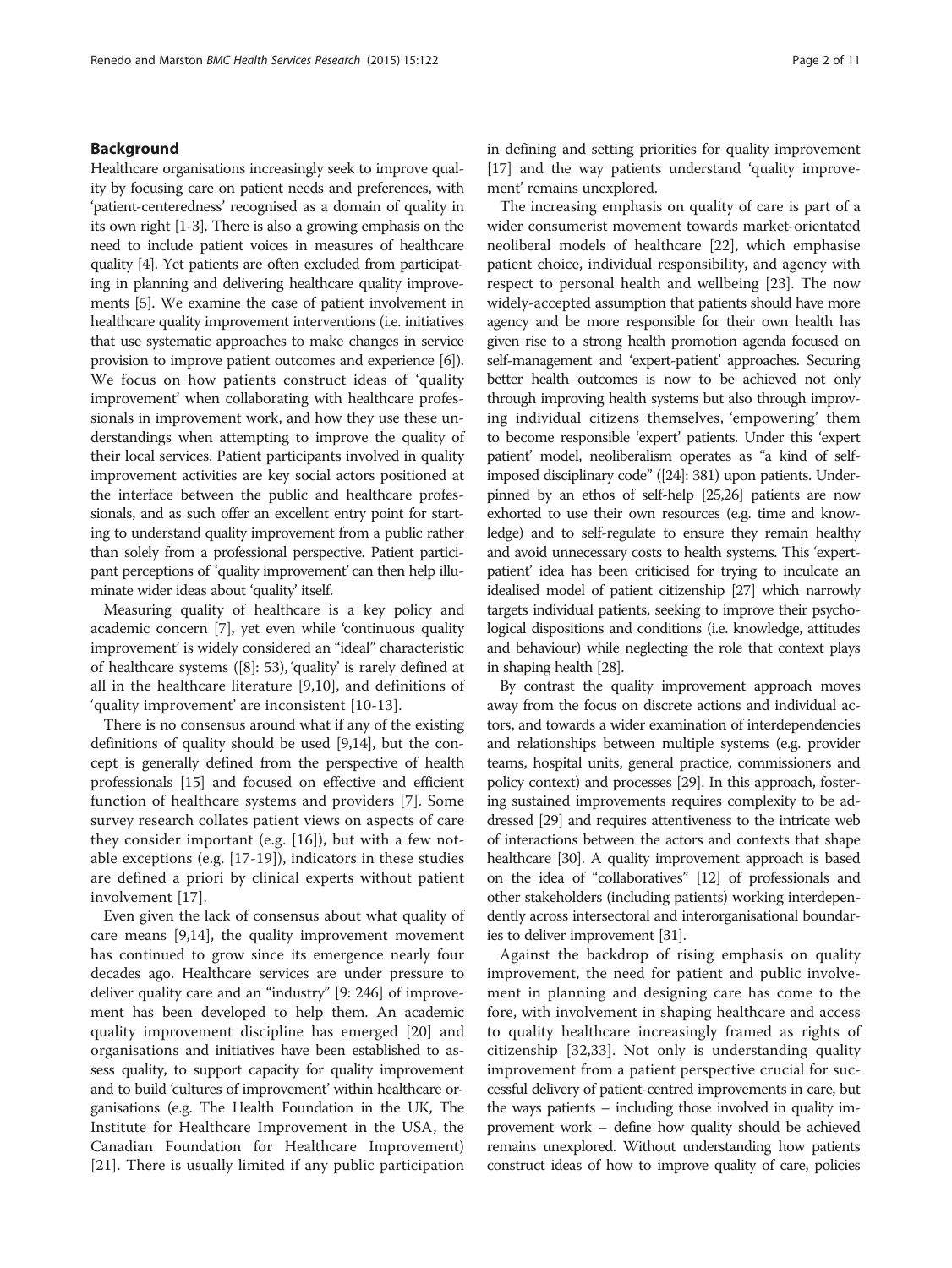and improvement interventions risk being disproportionately orientated towards service provider priorities and disconnected from the everyday realities of patients' lives. Attention to how quality improvement is defined from patients' perspectives is crucial for citizens to become "makers and shapers" not simply "users and choosers" [[34](#page-9-0)] of quality health services. Failure to take patient views into account risks undermining healthcare systems' accountability and responsiveness to citizens and their rights to quality healthcare.

In this paper, we examine what 'quality improvement' means to patients who participate in shaping healthcare services, and how they use these understandings when attempting to improve quality of care. We draw conclusions about the ideas of 'quality' underpinning the patient understandings of quality improvement that emerge from this study.

#### Methods

This research is part of a larger ethnographic project exploring the patient involvement activities of the Collaboration for Leadership in Applied Health Research and Care for North West London (CLAHRC NWL). CLAHRC NWL uses specific quality improvement methods to help the UK National Health Service (NHS) develop and test innovative ways to improve quality of healthcare (e.g. using 'Plan-Do-Study-Act' cycles and sustainability models [\[35\]](#page-9-0)), including involving patients as members of improvement teams along with 8–10 multidisciplinary frontline staff from NHS organisations [[36,37](#page-9-0)].

Here we draw on 23 in-depth 60–120 minute individual interviews (10 women, 13 men) with 'patient participants'– service users or members of the public involved in CLAHRC NWL quality improvement projects – and intensive ethnographic work including planned observation (132 hours) of official patient and public involvement activities from 2009 to 2013. These included: monthly meetings of healthcare professionals and patients working together on healthcare improvement projects (e.g. to try to improve particular health services); steering groups where patients were consulted about commissioning CLAHRC NWL improvement projects, or discussed CLAHRC NWL programme strategy; and CLAHRC NWL-funded training for patient participants to help them become "effective" patient representatives). AR conducted additional opportunistic observation regularly over the four-year project at other CLAHRC NWL events where patient involvement was not the main aim but where patients (including 20 interviewees) were present. These included CLAHRC NWL conferences to support healthcare teams' learning about improvement methods (including patient involvement), and meetings to discuss the developments or future funding of the CLAHRC NWL programme. Both NHS and London School of Hygiene and Tropical Medicine Research Ethics

Committees approved the study and we obtained written consent from interviewees.

Interviews covered general experiences of participating in healthcare improvement. We asked interviewees about quality improvement, e.g. how they defined their role in improving quality, about their motivations to get involved, and factors affecting their participation over time. To preserve anonymity, we omit or alter identifying participant details here, including details about their projects. All interviews were audio recorded and transcribed verbatim. Observations were recorded in field notes. We observed all interviewees during fieldwork. Interviewees were recruited through our participation in the field (i.e. we approached participants at observed events and invited them to be interviewed) and via snowballing: patient participants and healthcare professionals interviewed were asked to suggest contacts to approach for recruitment of subsequent interviews. Interviewees were typical of the patient participants we observed during fieldwork (formally or informally we talked to all of them during the intensive 4-year ethnographic work) in that almost all were white, educated, and had professional backgrounds. Their approximate mean age was 65 years (also typical). There was little evidence of patient participants coming from socalled 'hard-to-reach' groups. Through observation of patient involvement activities we examined how patient participants used their understandings of quality improvement when trying to shape healthcare services in collaboration with healthcare professionals. Following Emerson et al. [\[38](#page-9-0)] our observations focused on processes and practical aspects of participation in quality improvement: What actually happens when patients participate? What types of actions do patients take to try to shape quality improvement? Both authors are academics working in a Higher Education Institution, and thus started fieldwork with an outsider perspective. AR's intensive fieldwork over the four-year period enabled her to immerse herself in the health services culture and gave her an experientially-rooted insight into quality improvement and patient involvement initiatives. The familiarity and insider perspective that AR, who conducted all the interviews and most of the field observations, gained over this four-year period was compensated with CM distance from the field. We adopted a grounded theory approach in that we used an iterative and reflexive process of collecting and analysing data and re-evaluated and questioned insights developed, with leads emerging from the analysis informing new research questions, data collection and further analysis. We analysed interviews and field notes using iterative thematic analysis [\[39](#page-10-0)] to identify key themes in interviewees' experiences of participating in quality improvement work. Our coding frame reflected our a priori interest in patient definitions of quality improvement (including personal priorities for improvement, practical contributions to improvement work and views on quality improvement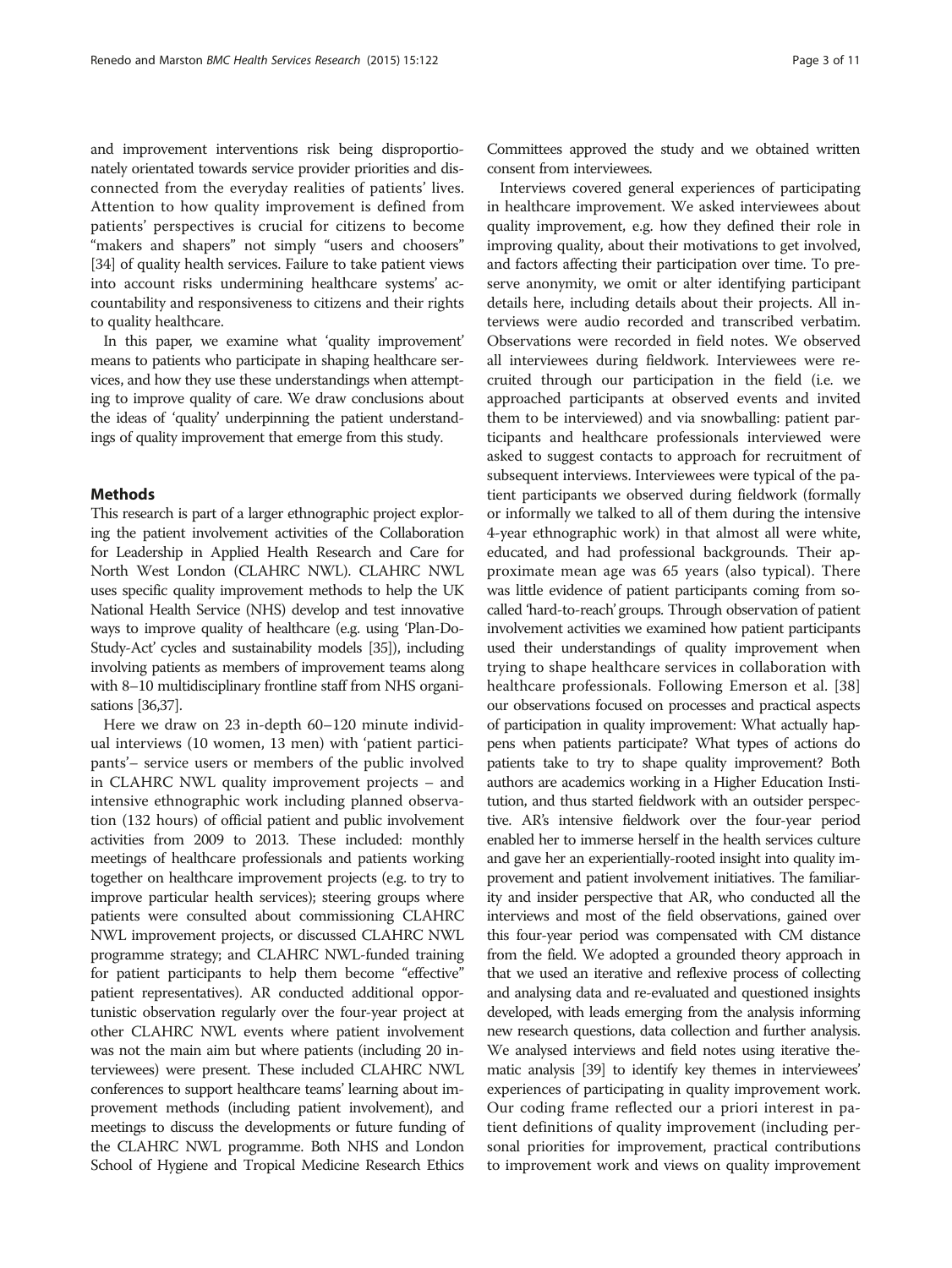methodologies), and was also developed inductively from the entire data set. For instance, codes included: 'connecting', 'integrating efforts', 'educating patients', which spoke about the actions patient participants developed to try to influence quality improvement. During repeated rounds of coding, re-coding, and "memo-writing" [\[40\]](#page-10-0), we made frequent comparisons across codes and the interview and field note data. Participants' accounts were characterised by a recurrent shift in focus from healthcare systems to the patient individual level and were permeated by accountability claims and moral tones which emphasised the role of the individual patient in quality healthcare. In light of this we adopted a complementary discursive analytical approach [[41](#page-10-0)] to pay closer attention to the discursive nature of interviewees' accounts and their performative function. That is, we focused on what participants were doing when deploying their accounts: blaming, disclaiming, justifying, excusing and so on. This discursive approach illuminated how participants' accounts and their own participatory actions to try to influence quality mobilised particular notions of quality improvement and how these notions functioned to attribute responsibility and blame for problems of quality.

We draw on social representations theory [[42](#page-10-0)] to examine how patients construct notions of quality improvement. Underpinned by a social constructivist and discourse-oriented epistemology [[43](#page-10-0)], this theory conceptualises social knowledge as developed through communicative interaction and social practices with others [\[42\]](#page-10-0) and as simultaneously being shaped by and reflecting the sociocultural and institutional contexts in which it emerges [\[44](#page-10-0)]. The theory helps us capture the plural and hybrid nature of social knowledge [[45](#page-10-0)] and its grounding in individuals' positions in diverse environments and relationships. The individual uses multiple and, at times, conflicting forms of thinking, practices and meanings to make sense of and organize his or her experience around the same object (in our case 'quality improvement') [\[46-48\]](#page-10-0).

# Results

When patient participants tried to influence quality improvement or discussed different dimensions of quality improvement their accounts and actions frequently started with talk about improvement as dependent on collective action (e.g. multidisciplinary healthcare professionals and the public), but usually shifted away from that and towards a discourse with emphasis on the role of individual patients and the pursuit of self-improvement via promotion of behavioural change. The two discourses i.e. ideas about collectivity versus those about the individual coexisted within individual participants' accounts, with the latter being more frequently and recurrently drawn upon to attribute responsibility for problems of quality. The two discourses are analytically discernible, however, and we present

them here in turn. We discuss the second discourse in greatest detail here i.e. attributions of responsibility for problems of quality, first because this reflects its more frequent and recurring position in the data, and second because of its greater internal complexity and utility for illuminating questions of patient understandings of 'quality improvement' and 'quality'.

## Collectivising quality

Quality improvement for participants was to be achieved and sustained through collaborative relationships between and amongst healthcare professionals and patients. Participants constructed quality improvement as involving interdependencies and where multidisciplinarity and nonhierarchical co-operative relationships were key to ensuring speed and spread of implementation. Their accounts reflected the "whole system" approach and collaborative ethos of the quality improvement culture [\[49\]](#page-10-0).

At observed quality improvement team meetings and interviews, patients functioned as a "technology of persuasion" [\[50](#page-10-0)] for collective action in quality improvement, encouraging and facilitating cooperation between different healthcare professionals. Patients often called for more inter-organisational collaboration (e.g. between primary and secondary care) to spread the improvement interventions they helped develop to other areas more rapidly. They sometimes acted outside the official remit of their participant role to try to facilitate a collectivist approach to improving quality (Quote 1). Patients facilitated links between different healthcare professionals, patients and community groups, establishing connections at different levels (e.g. from local to national). They also worked to increase patient demand for quality healthcare to help speed up and sustain quality (e.g. helping publicise the work of the quality improvement interventions they helped develop). For instance, participant H (Quote 1) below synchronized actions between different service improvement teams he participated in (e.g. improvement of diabetes care pathways), taking ideas and information from one to the other and looking for commonalities between them to avoid duplicating efforts. He went to community healthcare services and patient groups to raise awareness of the improved hospital service hoping to help its implementation become institutionalised by increasing public demand and referrals.

I sit on that panel [Integrated Care Pathway] and we are currently just doing all the pathways now for all of these people to ensure that they are actually getting the best treatment and best services that is available within the NHS. And of course included into that now is the [quality improvement] project. So through this I've now got them [the panel] to agree that we will integrate a lot of this stuff into the Integrated Care Pathway [which the panel is designing]. […] To bring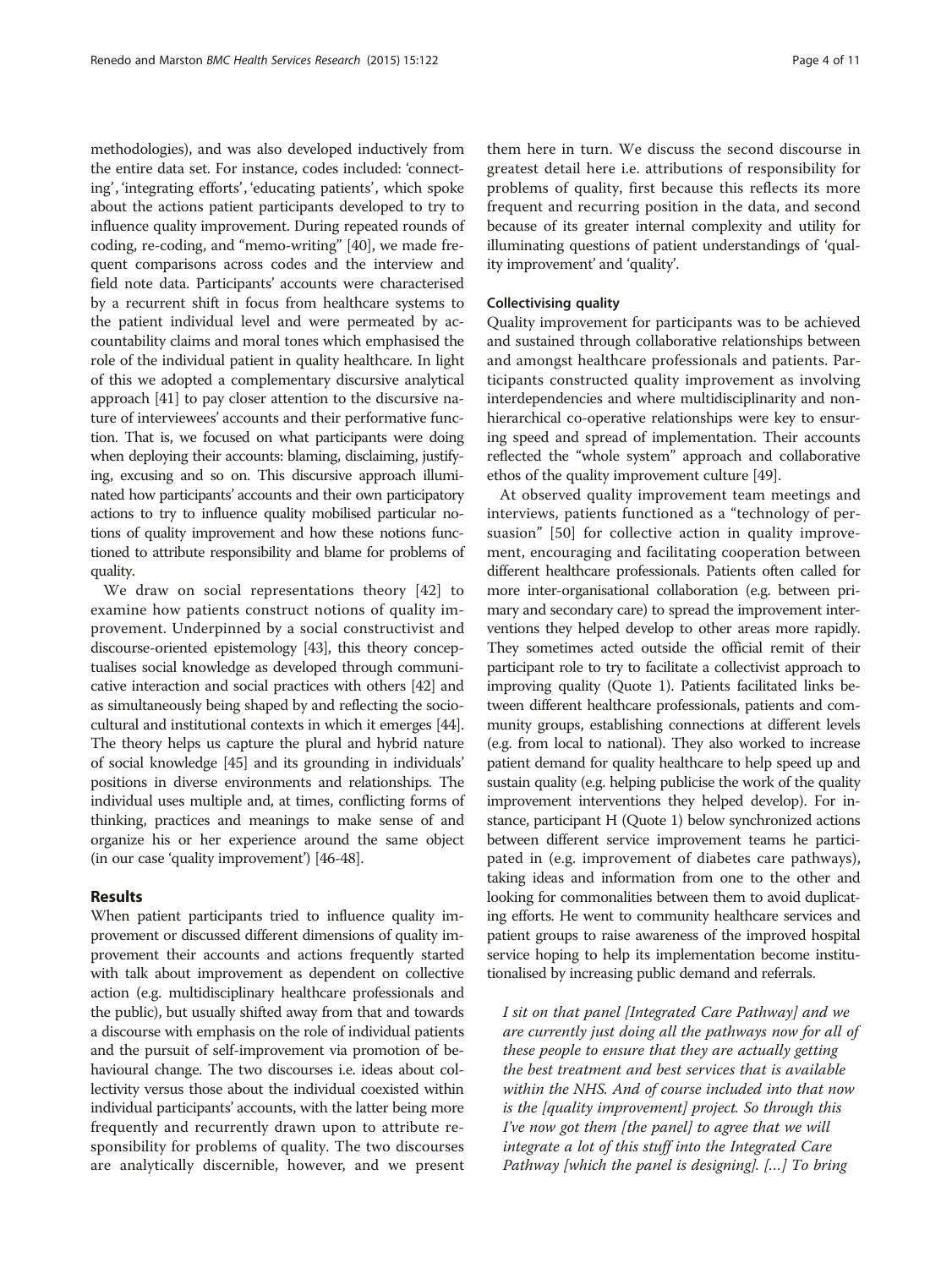in some of this information [from the quality improvement project] into their pathways.  $[....]$  I suggested taking it [the quality improvement project] to the roadshows [health promotion community event] where we would pick up more people [...] and that way we can progress it  $[...]$  Because I sit on that one [panel] I can take this [quality improvement project] information to that and give it out at the meetings and say look this is what this is doing at the moment. Because […] some of these things will be well and truly integrated together. […] Why reinvent the wheel when it's not necessary […] So using that will help that. Quote 1, Participant H

At observed quality improvement meetings, participant H often asked clinicians and community nurses to collaborate to ensure the sustainability of the intervention over time (e.g. ensuring referrals from community services so that patients could benefit from the newly implemented hospital service). Participant C (below) tried to encourage a collective endeavour between healthcare professionals, patients, pharmacists and national patient charities to implement and spread a patient self-care management tool she helped develop (Quote 2).

I'm very friendly with the pharmacist […] when I showed him the first draft [of the tool], he said Birmingham [their head office] has got to hear about this […] [The National patient charity] would probably buy into it. I've talked to [the charity] and they like it very much […] LINk [Local Involvement Network] are very interested in it and our doctor's surgery [...] they [the surgery] are extremely interested in it and, of course, the nursing homes are. […] he [clinician from improvement team] kept on saying, well you can't let this one have it [the tool] and you can't tell this one [about the tool] because, until we have all the rights sorted out [...] I keep on telling them [doctors] about the [tool] and I keep on saying to them, ask them [patients] and let us know how many people actually come back to you with the  $[tool]$   $[...]$  We don't just want it in London, we want it all over the place. […] My sister lives in [city in Scotland], […] so she's hoping that somehow it will go north of the border. Quote 2, Participant C

Participant C tried to engage all these different stakeholders 'unofficially' despite the fact that the launch of the tool had been postponed because of copyright concerns. Other participants tried to engage powerful decision makers, for instance by using their participation in commissioning and parliamentary groups to raise the profile of their service

Ideas about collectivism permeated participants' accounts of their own contributions to quality improvement: they were reluctant to attribute 'success' to individuals, emphasising the role of the team and the synergistic efforts of team members (Quote 3). They often spoke using plurals, referring to "us" and "ours" expressing interdependence between quality improvement team members (patients and multidisciplinary healthcare professionals). Participant A below (Quote 3) uses a subtle exaggeration ('I've always said") and rejects the potential interpretation of having self-interest in the statement that they've won prizes for the best patient involvement work (i.e. engages in so-called 'stake inoculation' [[51](#page-10-0)]) ('Not that I'm saying it's all me'). The combination has the rhetorical effect of fending off the implication that he seeks credit for his contributions to quality improvement.

We've won the prizes for the best PPI. Not that I'm saying it's all me but it's a, it's a team effort [...] we're a team and I've always said, there's no 'I' in team. So although we win the prize for the best PPI, which would indicate that perhaps it was because of my involvement, it isn't. I'm only part of the whole picture. I'm part of the team. […] I'm not worried about getting recognition for anything […]. Quote 3, Participant A

Participant A uses talk about collectivism in his account ("we", "it's a team effort", "there's no 'I' in team"), but also refers to himself several times, which has the effect of hinting that his individual contribution was important to the success of PPI. As well as extolling ideas about collectivism, then, he perhaps uses the rhetoric of collectivism to take credit for his individual work in an indirect, culturally-acceptable way. In containing ideas about individual competence and responsibility, the quote illustrates how two competing discourses – 'collectivising quality' versus 'self-governing health' (explained in more detail below) – can coexist in a single narrative.

## Self-governing health

Patient participants' accounts of how quality healthcare and quality improvements should be planned and organised collaboratively through interdependent actors, and their actions to try to facilitate this, were, somewhat paradoxically, recounted with recurrent reference to a neoliberal narrative emphasising individual patient responsibility and self-discipline. Here quality improvement was reframed as a form of governmentality of individual citizens; a call for the rational governance of personal health (what Fox et al. call a "project of self-governance" ([\[52\]](#page-10-0): 1307)). This narrative acted as a way of producing the type of patient worthy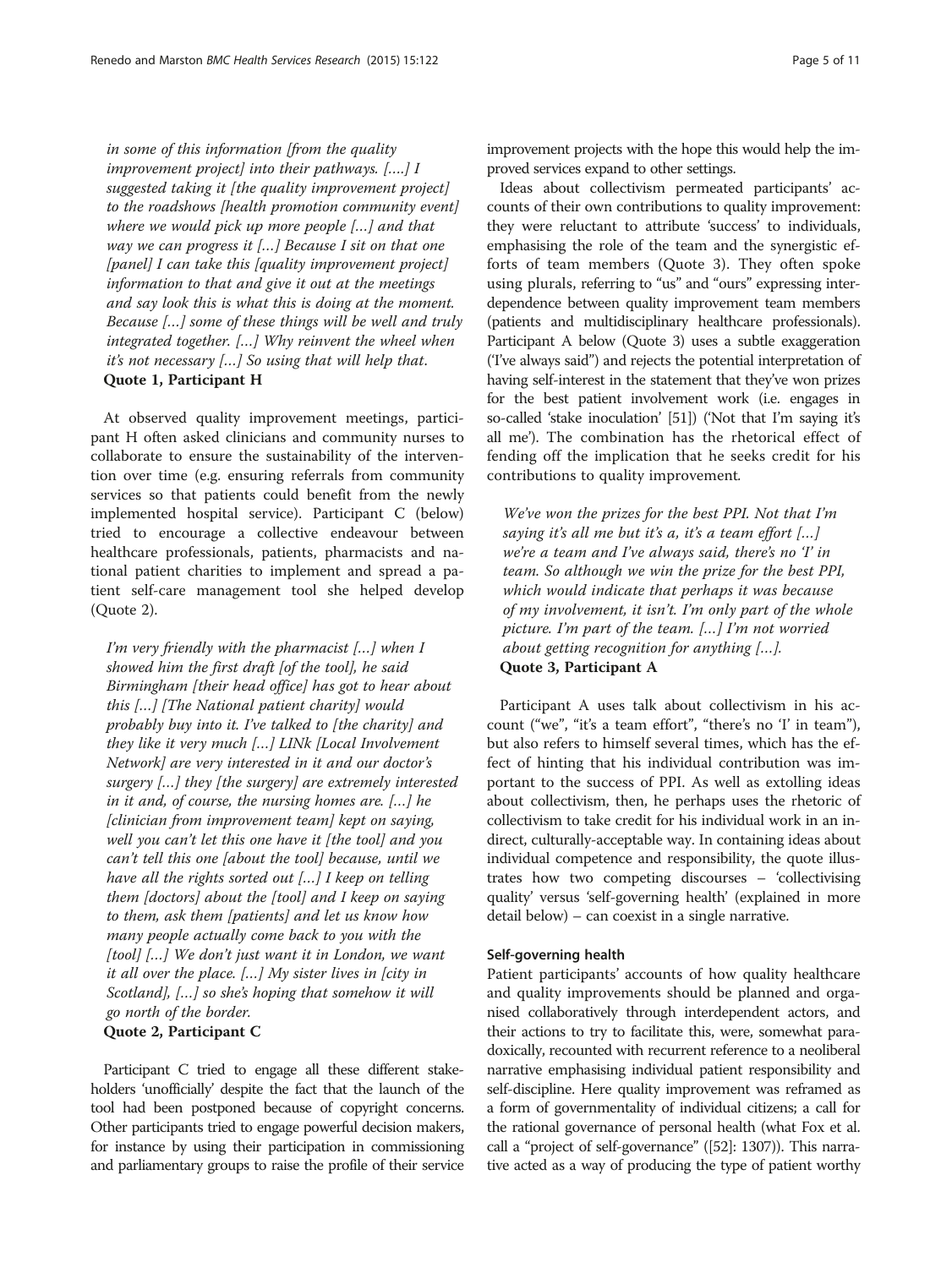of quality care. It worked to move attention away from quality as dependent on or located in the effective performance of services, and towards a focus on needing to work upon individual patients to inculcate them with improved behaviours and attitudes. This neoliberal narrative operated through "practices of the self" [25: 71]. That is, it was manifested at the level of the person through practices designed to act upon the patient self (e.g. selfimprovement). Patient participants focused to a large extent on promoting being the type of patients required to achieve quality care by creating new goals and activities for their quality improvement projects: they tried to improve care at the individual level (promoting self-care management) and increase patient responsibility for their own care.

Improvements in quality care required a 'project of selfgovernance' and the individualisation of responsibility for health. It involved autonomous patients meeting certain responsibilities in order that the healthcare system might function. Across different participants' accounts was a recurrent emphasis on patients needing to be responsible (Quote 4) and generally the need for patients themselves to improve. Patient participants appeared to be adopting the same or similar neoliberal discourses of self-management and 'expert-patient' approaches widely used in contemporary service provision. Their arguments about quality improvement were tied up with evaluative accounts about patients' subjectivity, apportioning blame to patients who lacked appropriate psychological attributes (e.g. motivation, willingness to perform 'appropriate' behaviour) to manage their own care (Quote 4). In these discourses, rights to quality healthcare were made contingent upon individual citizens meeting their self-care responsibilities.

The thing I'm on at the moment is to try and get people to take responsibility for their own health […] if you have a look at the state the country's in at the moment with obesity what we're talking about is a very large bill sooner or later down the line […] we need to educate people what they're actually doing to themselves by eating this rubbish […] and we're still trying to educate the public on how important their voice is […] the government has made provision for us to have the voice, why don't we use it? […] for patients to sit feeling sorry for themselves or just playing on it and getting their wives to do all the donkey work you know isn't on. […] We need to make people aware that what they're doing to themselves. […] There's no such word as 'can't'. Take responsibility and say, I'm not going to do it, or, I am going to do it, not: T can't'. You can do anything you want. If the mind can conceive it, the mind can achieve it. So this is what should rule our lives, is the capability of our brains. And with the right education, we could possibly achieve. Quote 4 Participant A ing the economics of healthcare".

Interviewees used a narrative of 'deficit' that involved attributing disease (and in some cases its economic costs) to a patient's attributes and personality (Quote 4, Quote 5). At times, they produced caricatures of patients through the use of 'extreme case formulation' [[53](#page-10-0)] (e.g. patients "feeling sorry for themselves" and wives doing all the "donkey work") to support their claims that patients needed to be self-disciplined, Quote 4) (see also Quote 6). Patients (their psychological attributes and behaviour, e.g. passivity, ignorance, recklessness) were constructed as the problem for quality improvement (Quote 5).

Underpinning participants' narratives and actions with respect to 'rectifying' patients was the widespread Western cultural ideal of "self-contained individualism" ([\[54](#page-10-0)]: 769); that is, the idea that people act as autonomous self-contained and self-determining rational actors and that they do this independently from their socio-cultural and political surroundings ("If the mind can conceive it, the mind can achieve it.", Quote 4). The self-contained and self-controlling patient makes the right choices and deploys the right behaviours to take responsibility for his or her personal health [\[55\]](#page-10-0).

There are very, very severe issues for healthcare […] huge problems, and patients are just ignoring the reality. There are also issues with the misuse of antibiotics […] and we're going to face a problem where we have more and more drug resistance. And pretty soon we'll have all kinds of infections that we won't be able to treat. And people seem to ignore that. [...] There is a lot of work going on, and pharmacists, microbiologists, doctors, are spending a lot of time trying to improve the situation. Meanwhile patients couldn't care less, and patients will buy antibiotics on the internet, they will buy antibiotics over the counter, they will… not finish their course, behave very badly, basically […] This is a big cultural problem when the patients are passive. This is something we need to change as soon as we can, for the patients, be more involved in self-care and self-management. […] Changing patient behaviour is very important. Quote 5, Participant B

Educating patients and motivating them to take control of their own health were seen as the solution to healthcare improvement  $-$  i.e. as a way to manage patients and bring about individual change to improve their health (Quote 5, Quote 6). For instance participant B's discussion of the problem of healthcare moved on to reformulate it into a matter of "reducing the bill", blaming patients for public expenditure and asserting that is "vital that patients start understand-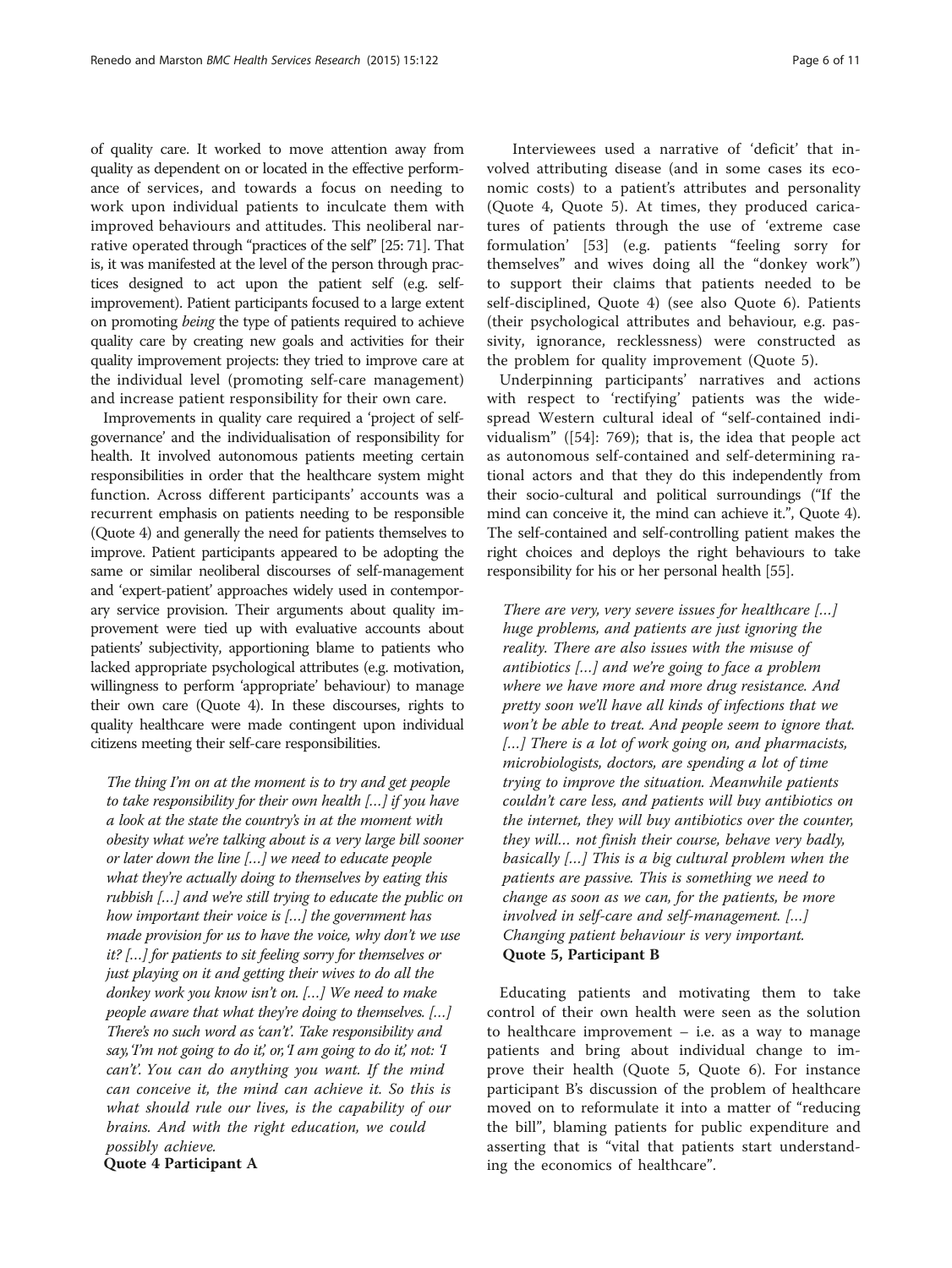Participants' patient and public involvement actions also reflected this desire to improve patients and to inculcate them with a neoliberal ideal of patient citizenship [[27](#page-9-0)]. Participants embraced patient education as one of their unofficial duties within their healthcare service improvement projects (i.e. projects focused on improving care pathways or specific healthcare services). They went out into the community to raise awareness about the importance of active self-management of chronic conditions, about appropriate access to services and about adopting healthy lifestyles. Participant C (below) changed the initial focus of the service improvement project she participated in. The project's original aim was to improve service providers' practices, and through her involvement she shifted it into the development of an intervention to improve patients' self-care practices and to support patients in taking ownership of their condition.

Empower them [patients] to help themselves, that was my whole idea when I got involved in this [improvement project] because we've got to get over nose wipe and bottom wipe and whatever you want with patients, we have got to tell them: 'now is the time to help yourself'. Quote 6 Participant C

Underscoring participant D's account below is a commonly shared portrayal of patients as autonomous individuals and rational decision-makers making choices about engaging in appropriate health-related practices or not (Quote 7).

You can't make them [patients] understand it if they don't want to, well they'll understand but whether they want to do anything with the information they've got is entirely up to them. And that's their personal choice, but for me, it is enough to be able to make sure that people have been given the right information […] And if people can understand that part of it, then they are themselves going to be improved in their healthcare [...] Once people are properly made aware and then educated, then they have a choice as to whether they want to do anything about it, or whether they want to totally ignore all that. If they do, that's theirs… but it's, at the end of the day, also their own responsibility. […] you've got to instil that responsibility into the people themselves and so this comes through the education. Quote 7, Participant D

Appeals to the public to become actively involved in healthcare improvement emerged in conjunction with participants' attempts to display their own credentials as responsible citizens who invest their personal effort and act in the public interest (i.e. the public right for quality healthcare).

Neoliberal values also operated at the level of participants' presentation of themselves in the course of the interview. Participants invoked two distinct agentic positions; one as responsible for effectively managing their own health, and other as actively committed to patient and public involvement work (Quote 8). Both positionings cast participants as self-governing and disciplined, making personal efforts to fulfil their social duty, in contrast with an imagined mass of irresponsible patients (Quote 11). For participant D above, "it is enough" to ensure (through his patient and public involvement practices) that he provides patients with the right education. Yet it is then their "personal choice" to fulfil their responsibility "toward yourself as well as your doctor". Participant D distinguished his own responsible actions (e.g. commitment to educating the public) from the positions adopted by a generalised patient population, which he also criticised for not engaging with public involvement initiatives. Participants treated disengagement from patient and public involvement as a marker of poor civic responsibility.

I was thinking of a way of getting through that [illness] and dealing with things and, you know, and not being part of the problem, I wanted to be part of the solution, I just wanted to be a better patient, I wanted to get out there, I wanted to go back to work [doing PPI] [...] not from a personal gratification but because I think that's the way, if we all, if we all play a part in this, even if it's a small part, it'll lead to something better. Well, that's my hope. Quote 8, Participant E

The hardest thing is finding people that are actually motivated and proactive and people that really genuinely want to do it [patient and public involvement]. So you've got to be committed and that's the hardest thing is finding people because they're giving up their own time […] What really drives me is I don't want to vegetate and I don't want to sit at home watching Jeremy Kyle every day. […] I welcomed it [patient and public involvement] with open arms once the government said that we could, we were given a voice. 'Hey guys, patients can now speak up for themselves'. So I jumped on the bandwagon straight away. […] People do a lot of complaining but they're not prepared to do anything about it. […] 80% of the population are watchers, they're sheep. Only 20% of the population ever become successful, those are the doers. […] No, I, I think what we need to do is to change society's attitudes. Quote 9, Participant A

Participant A above contrasts the apathy of the general public with his commitment and drive to improve healthcare (Quote 9). He caricatures his potential patient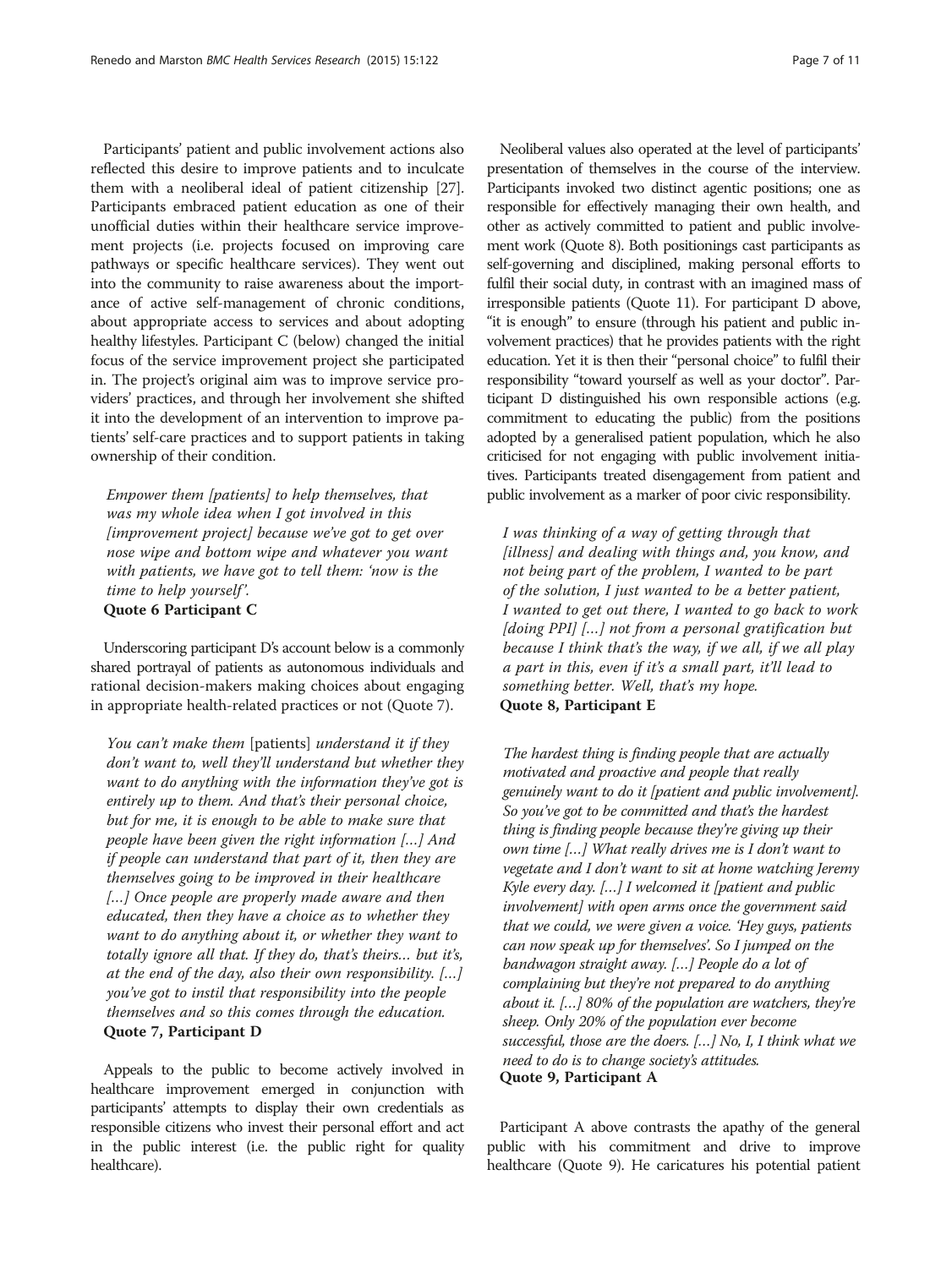self as sitting at home "vegetat[ing]" and "watching Jeremy Kyle". He uses this 'extreme case formulation' [\[53](#page-10-0)] of the passive patient to create the discursive space to support his subsequent claim that patients ought to change and become "doers". Interviewees made frequent references to the personal effort they were investing in public involvement activities, with some constructing it as a sacrifice (Quote 10, Quote 11). One participant, for instance, talked about how he had to be "disciplined" to be able to fulfil his responsibilities as a "lay member" of a research ethics committee, and suggested that right to quality care was dependent upon patients fulfilling their public involvement responsibilities. Extreme examples of the way participants regulated their own involvement efforts are two participants who talked about the health and economic costs of involvement.

I'm thinking of slowing down a bit because I've got myself rather lumbered with so many [PPI] meetings [...] I can either do that [PPI], or start being entirely selfish and just go round travelling and doing personally, pleasing myself or getting foot massages […] It's a decision [doing PPI]…It's a difference in character between giving or taking […] You can exceed your parameters with the amount that you give […] I don't mind giving, you know. Quote 10, Participant F

I really wanted to get well but I felt that it was my social duty to get well, to get back to work if I possibly could. And so I tried everything that you could think of […] You may very well live on benefits and feel guilty about it. […] Instead of just sitting at home and moaning that they don't have more than what they have and not get involved [...] My main stumbling block [when doing PPI] is my own health condition which renders me utterly exhausted and my energy levels are tremendously impaired […] that is not something anybody can help me with. Either I can do something or I can't do it or and then I pay the price afterwards, but I was prepared to pay the price. Quote 11, Participant G

## **Discussion**

Our findings illustrate the subtle ways in which neoliberal ideals circulating in the environments where patients receive care operate 'at a distance' [[56,57\]](#page-10-0) (i.e. by permeating their common sense understandings and promoting particular behaviours as 'naturally' better) and the processes by which its ideological assumptions about choice, responsibility and rational autonomy are manifested at the local level of individual patients. Such governance 'at a distance' is manifest in the way patients construct ideas of 'quality improvement' when participating in shaping healthcare services, and it also plays out in their own subjectivity (i.e. their perceptions and enactment of their roles as patients and as participants in quality improvement).

Typically, definitions of quality healthcare focus on the performance of healthcare systems (e.g. The Institute of Medicine [\[58\]](#page-10-0)). Yet when discussing quality improvement or trying to influence the quality of healthcare services, participants emphasised the role of individual patients and the pursuit of self-improvement instead. Although they also adopted collectivist approaches (e.g. by trying to enhance collaboration), these co-existed with a recurrent focus on quality improvement as a "project of self-governance" [52: 1307] to improve the personal attributes and behaviours of citizens. This neoliberal governance 'at a distance' also permeated the way participants presented their own subjectivities as patients and as public involvement participants. They positioned themselves as agents willing to take, and choosing to take, responsibility for the management of their own health and for participating in improving care for others (i.e. fulfilling their citizenship duties). Participants portrayed themselves as governed by self-discipline and personal effort in their patient and public involvement work, and in doing so provided examples of how neoliberal appeals for self-regulation and self-determination permeate participants' own positionings.

The juxtaposition of neoliberal discourses with collectivist approaches in participants' accounts and actions reflects the ways in which citizens appropriate, negotiate and enact the tensions arising from different policies and agendas [[23](#page-9-0)] when making sense of healthcare quality improvement. On the one hand, neoliberal policies and models of healthcare individualise responsibility for the management of health and position patients as autonomous rational actors [\[59\]](#page-10-0) presuming they can act independently within the broader social contexts and structural conditions which shape their health and illness [[60,61\]](#page-10-0). On the other, the relational approach of quality improvement is based on the idea of "collaboratives" [\[12\]](#page-9-0) and networks of interdependent stakeholders (including patients and multidisciplinary professionals) working together to deliver high quality care [\[31\]](#page-9-0). The latter, collectivist, approach is at the heart of the quality improvement culture of the programme in which patients in our study participated. We have shown before how patient participants use elements of this culture as resources to make sense of their role and facilitate their involvement [[49\]](#page-10-0). This paper highlights how they also partially draw upon the collectivist emphasis of the improvement programme to construct and enact notions of quality improvement, e.g. in attempting to influence quality improvement, patient participants also catalysed collective action, stimulating collaboration and interdependencies between healthcare professionals, patients and civil society, and establishing connections at different levels.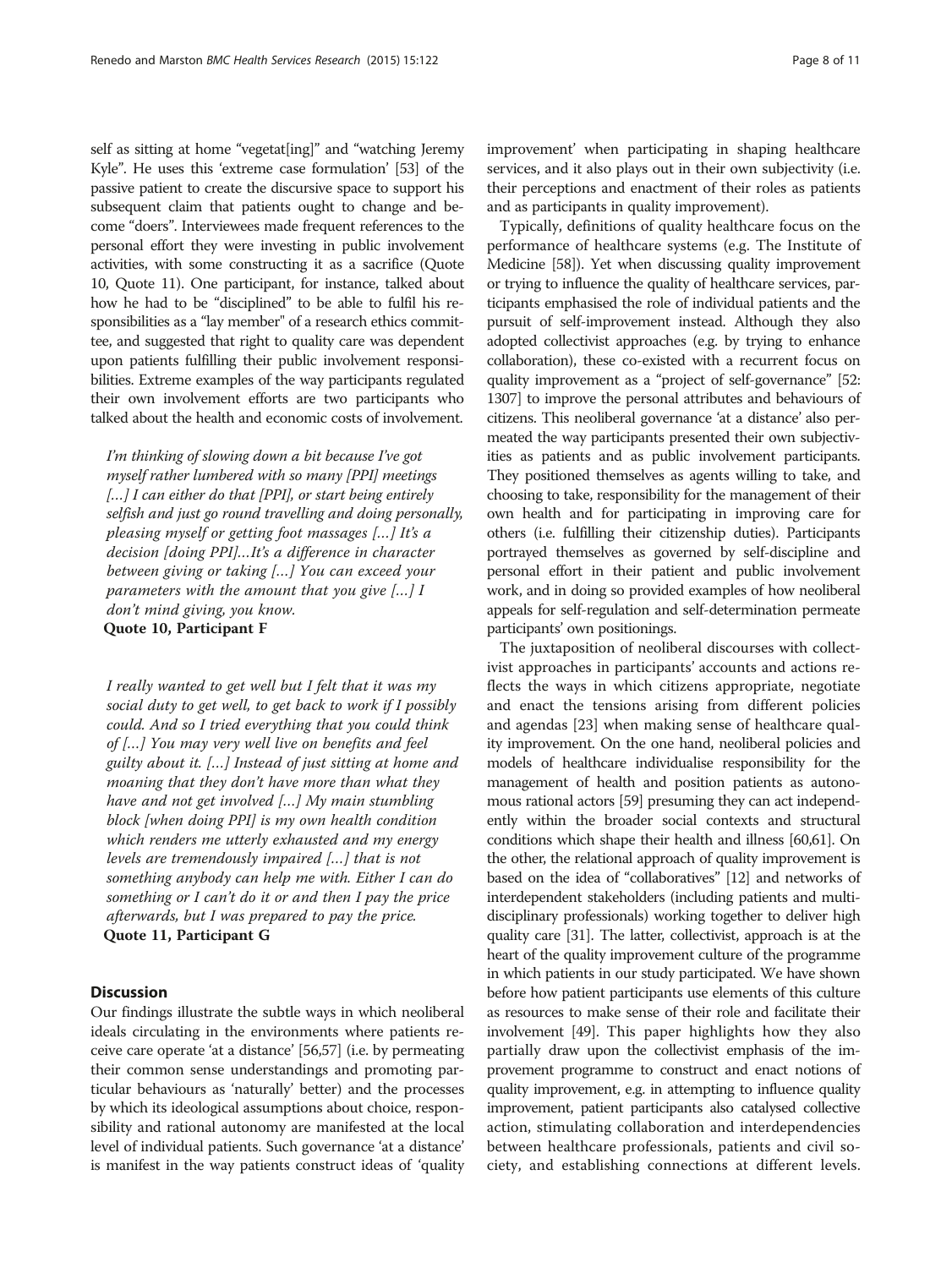Their "interconnecting tactics" [[62](#page-10-0)] can potentially make quality improvement a more collective effort by engaging the networks of people and actions needed for delivering sustained improvement. Yet the underlying presumption in patient participant narratives of the self-contained person who makes rational decisions to take control of his or her health may be problematic. First, because it could discourage patients from recognising the importance of interdependencies and collaborative working between multiple stakeholders from different sectors and contexts thus limit patient participants' roles in catalysing more collaborative forms of healthcare improvement; and second, because psychologising health, that is, reducing health problems to deficits in the individual and neglecting upstream determinants of health runs the risk of justifying inequalities in health and perpetuating the status quo [[63](#page-10-0)]. Neoliberal ideals can operate at a distance by influencing patient perspectives and potentially constraining their expectations and hopes about what the state can do or should do to cater for their rights to quality healthcare. This in turn can limit the agency of patients to influence and claim their rights to quality healthcare, in other words, to exercise their 'participatory citizenship' in healthcare improvement [\[62,64\]](#page-10-0).

In relation to 'quality' itself, our study participants' notions of quality improvement show that whatever patients see as important components of care, they may nevertheless consider that their right to them is contingent on individual obligations to self-govern and live one's life in a particular way. The attribute that seems to define the notion of 'quality' that underpins participants' understandings about quality improvement is its moral "appeal" [Cf. Goldenberg who refers to the "persuasive appeal" of quality of care, 9]. This moral appeal speaks about citizens working towards self-improvement to be worthy of quality care. Quality care calls on a particular patient self; someone who displays the 'correct' attributes and behaviours (selfdetermination, agency, responsibility, self-control) to manage personal health and to contribute towards improving healthcare for others through public involvement work.

The move towards neoliberal consumerist models could undermine the rise of "activist citizen" [\[65\]](#page-10-0): patients both empowered to act as claimants of rights to quality care and empowered to demand the state fulfil its duties of care. Our study shows how neoliberal ideals were taken up in discourses about quality improvement in a way that removed attention from the state and healthcare providers as accountable to patients' rights to quality care, with patients focusing instead on the need for citizens (including themselves) to work on improving themselves. The patient self was largely constructed as the subject of obligations rather than rights.

Our findings are derived from a group of patients participating in a specific quality improvement programme in one city in the UK. While we do not claim that their views represent that of all the patients across the country, our research provides insights into the way patients who are active in shaping healthcare services through public involvement initiatives construct notions of quality improvement and highlights the role social contexts may play in mediating patients' perspectives and actions. It demonstrates the need to account for patients' plural

in the environments where patients receive care. Participants in our study were typical of the patients involved in patient and public involvement activities [\[66\]](#page-10-0) in that almost all were educated, seasoned participants and had professional backgrounds. The homogeneous nature of patient participants—and the absence of representation from so-called 'hard-to-reach' or underserved groups — is widely recognised in the patient involvement literature [\[66,67\]](#page-10-0). It is not possible to know whether patients without previous participatory experiences, or from other backgrounds, would have had similar views about quality improvement. Nevertheless, patients involved in shaping healthcare are an important group and offer a key entry point to understanding 'quality' and 'quality improvement' from a patient perspective, particularly as these questions have largely remained unexplored in any patient group. Our findings will help inform further investigation of these issues from the perspective of other less-active and non-involved patients. The similarities in social background of our study participants might be one reason for the convergence of viewpoints in our data.

understandings of quality improvement in the context of the diverse health policies and cultural ideals circulating

# Conclusions

Neoliberal rationalities can work to produce the "common-sense" understanding [\[68\]](#page-10-0) that there are no "rights [to quality healthcare] without responsibilities" [\[65,69\]](#page-10-0) (i.e. the responsibility to enact idealised models of patient citizenship demanded by neoliberal health governance [[27](#page-9-0)]). As our study shows, such 'common sense' was reflected in the way patients perceived and shaped ideas about 'quality'. It also played out in their subjectivity in terms of the way they governed and regulated their own involvement efforts in quality improvement. Without attention to how patient perspectives of quality improvement and the notions of 'quality' that these illuminate are influenced 'at a distance' by neoliberal rationalities that may mask state duties of care, public involvement interventions and policies risk limiting how patients can shape quality improvement to respond to their own needs and preferences. When including patient voices in measuring and defining 'quality', governments and public health practitioners need to be aware of how neoliberal rationalities at the heart of the policy and services context could prevent patients from seeing themselves as subjects of rights to quality care and as actors "with 'the right to claim rights" ([\[65\]](#page-10-0):371) to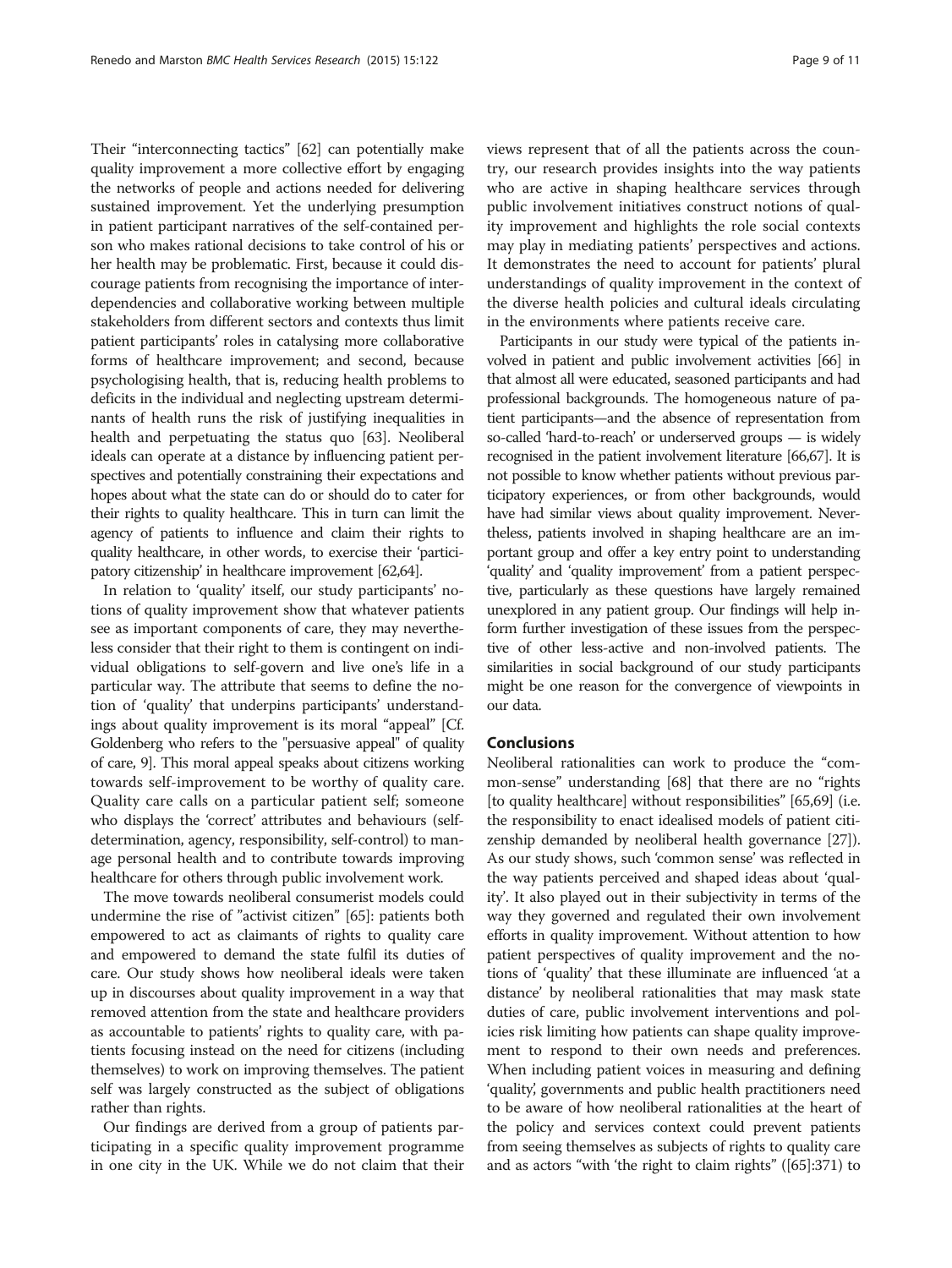<span id="page-9-0"></span>quality care. Any efforts to improve patient and public involvement should also focus on supporting members of the public to engage critically with how neoliberal rationalities can undermine their agency to act as claimants of rights to receive quality care. Helping patients to develop this "critical consciousness" [\[70,71\]](#page-10-0) is an important first step towards their empowerment to participate [\[72\]](#page-10-0) and is crucial to permit the democratic potential of patient and public involvement initiatives – as well as any resulting improvements – to be realised.

#### Competing interests

The authors declare that they have no competing interests.

#### Authors' contributions

AR collected the data. CM and AR analysed the data and wrote the paper.

#### Authors' information

AR holds a PhD in social psychology and is a Lecturer at the London School of Hygiene & Tropical Medicine. She is interested in collaborative and communitybased approaches to healthcare improvement. A core part of her work is the critical appraisal of theoretical and empirical aspects of user involvement and community participation with a focus on cultural, socio-psychological and spatial dimensions. CM is an interdisciplinary social science researcher at the London School of Hygiene & Tropical Medicine. Her current research includes work on various aspects of participation and community involvement in health promotion, in the UK and worldwide.

#### Acknowledgements

This article presents independent research commissioned by the National Institute for Health Research (NIHR) under the Collaborations for Leadership in Applied Health Research and Care (CLAHRC) programme for North West London. The views expressed in this publication are those of the authors and not necessarily those of the NHS, the NIHR or the Department of Health.

#### Received: 25 July 2014 Accepted: 27 February 2015 Published online: 27 November 2015

#### References

- 1. Luxford K, Safran DG, Delbanco T. Promoting patient-centered care: a qualitative study of facilitators and barriers in healthcare organizations with a reputation for improving the patient experience. Int J Qual Health Care. 2011;23:510–5.
- Institute of Medicine. Crossing the quality chasm: A new health system for the 21st century. Washington, DC, USA: National Academies Press; 2001.
- 3. Department of Health. High quality care for all: NHS next stage review final report. Norwich: The Stationery Office; 2008.
- 4. Groene O. Patient centredness and quality improvement efforts in hospitals: rationale, measurement, implementation. Int J Qual Health Care. 2011;23:531–7.
- 5. Groene O, Sunol R, Klazinga NS, Wang A, Dersarkissian M, Thompson CA, et al. Consortium obotDP: Involvement of patients or their representatives in quality management functions in EU hospitals: implementation and impact on patient-centred care strategies. Int J Qual Health Care. 2014;26:81–91.
- 6. Øvretveit J. Does improving quality save money? A review of the evidence of which improvements to quality reduce costs to health service providers. London: Health Foundation; 2009.
- 7. Campbell SM, Roland MO, Buetow SA. Defining quality of care. Soc Sci Med. 2000;51:1611–25.
- 8. Berwick DM. Continuous improvement as an ideal in health care. N Engl J Med. 1989;320:53–6.
- 9. Goldenberg MJ. Defining "quality of care" persuasively. Theor Med Bioeth. 2012;33:243–61.
- 10. Groves PS, Speroff T, Miles PV, Splaine ME, Dougherty D, Mittman BS. Discussion on advancing the methods for quality improvement research. Implement Sci. 2013;8:S10.
- 11. Walshe K. Pseudoinnovation: the development and spread of healthcare quality improvement methodologies. Int J Qual Health Care. 2009;21:153–9.
- 12. Øvretveit J, Bate P, Cleary P, Cretin S, Gustafson D, McInnes K, et al. Quality collaboratives: lessons from research. Quality & safety in health care. 2002;11:345–51.
- 13. Riley WJ, Moran JW, Corso LC, Beitsch LM, Bialek R, Cofsky A. Defining quality improvement in public health. J Public Health Manag Pract. 2010;16:5–7.
- 14. Conry MC, Humphries N, Morgan K, McGowan Y, Montgomery A, Vedhara K, et al. A 10 year (2000–2010) systematic review of interventions to improve quality of care in hospitals. BMC Health Serv Res. 2012;12:275.
- 15. Silva SA, Costa PL, Costa R, Tavares SM, Leite ES, Passos AM. Meanings of quality of care: Perspectives of Portuguese health professionals and patients. Br J Health Psychol. 2013;18:858–73.
- 16. Coulter A, Jenkinson C. European patients' views on the responsiveness of health systems and healthcare providers. The European Journal of Public Health. 2005;15:355–60.
- 17. Boivin A, Lehoux P, Lacombe R, Lacasse A, Burgers J, Grol R. Target for improvement: a cluster randomised trial of public involvement in qualityindicator prioritisation (intervention development and study protocol). Implementation science : IS. 2011;6:45.
- 18. Delnoij D, Rademakers J, Groenewegen P. The Dutch Consumer Quality Index: an example of stakeholder involvement in indicator development. BMC Health Serv Res. 2010;10:88.
- 19. Jeacocke D, Heller R, Smith J, Anthony D, Williams JS, Dugdale A. Combining quantitative and qualitative research to engage stakeholders in developing quality indicators in general practice. Aust Health Rev. 2002;25:12–8.
- 20. Marshall M, Pronovost P, Dixon-Woods M. Promotion of improvement as a science. Lancet. 2013;381:419–21.
- 21. Blaise P, Kegels G. A realistic approach to the evaluation of the quality management movement in health care systems: a comparison between European and African contexts based on Mintzberg's organizational models. Int J Health Plann Manage. 2004;19:337–64.
- 22. Rademakers J, Delnoij D, de Boer D. Structure, process or outcome: which contributes most to patients' overall assessment of healthcare quality? BMJ quality & safety. 2011;20:326–31.
- 23. Newman J, Vidler E. Discriminating customers, responsible patients, empowered users: Consumerism and the modernisation of health care. J Soc Policy. 2006;35:193–209.
- 24. Peck J, Tickell A. Neoliberalizing space. Antipode. 2002;34:380–404.
- 25. Rimke HM. Governing citizens through self-help literature. Cult Stud. 2000;14:61–78.
- 26. Veitch K. The Government of Health Care and the Politics of Patient Empowerment: New Labour and the NHS Reform Agenda in England. Law Policy. 2010;32:313–31.
- 27. Kielmann K, Cataldo F. Tracking the rise of the "expert patient" in evolving paradigms of HIV care. AIDS care. 2010;22:21–8.
- 28. Hinder S, Greenhalgh T. This does my head in. Ethnographic study of selfmanagement by people with diabetes BMC Health Serv Res. 2012;12:83.
- 29. Plsek PE, Wilson T. Complexity, leadership, and management in healthcare organisations. BMJ. 2001;323:746–9.
- 30. Litaker D, Tomolo A, Liberatore V, Stange KC, Aron D. Using complexity theory to build interventions that improve health care delivery in primary care. J Gen Intern Med. 2006;21:S30–4.
- 31. Aveling E-L, Martin GP, Armstrong N, Banerjee J, Dixon-Woods M: Quality Improvement through Clinical Communities: Eight Lessons for Practice. Journal of Health Organization and Management 2012, 26.
- 32. Gaventa J. Exploring citizenship, participation and accountability. IDS Bull. 2002;33:1–14.
- 33. World Health Organization: The Right to Health. In Book The Right to Health (Editor ed.^eds.). City: World Health Organization and Office of the UN High Commissioner for Human Rights; 2007.
- 34. Cornwall A, Gaventa J. From Users and Choosers to Makers and Shapers: Repositioning Participation in Social Policy. IDS Bull. 2000;31:50–61.
- 35. Langley GJ. The improvement guide: a practical approach to enhancing organizational performance. 1st ed. edn. San Francisco: Jossey-Bass Publishers; 1996.
- 36. Howe C, Randall K, Chalkley S, Bell D. Supporting improvement in a quality collaborative. Br J Healthc Manag. 2013;19:434–42.
- 37. Reed J, McNicholas C, Woodcock T, Issen L, Bell D: Designing quality improvement initiatives: the action effect method, a structured approach to identifying and articulating programme theory BMJ Quality and Safety In Press.
- 38. Emerson RM, Fretz RI, Shaw LL. Writing ethnographic fieldnotes. Chicago: University of Chicago Press; 1995.